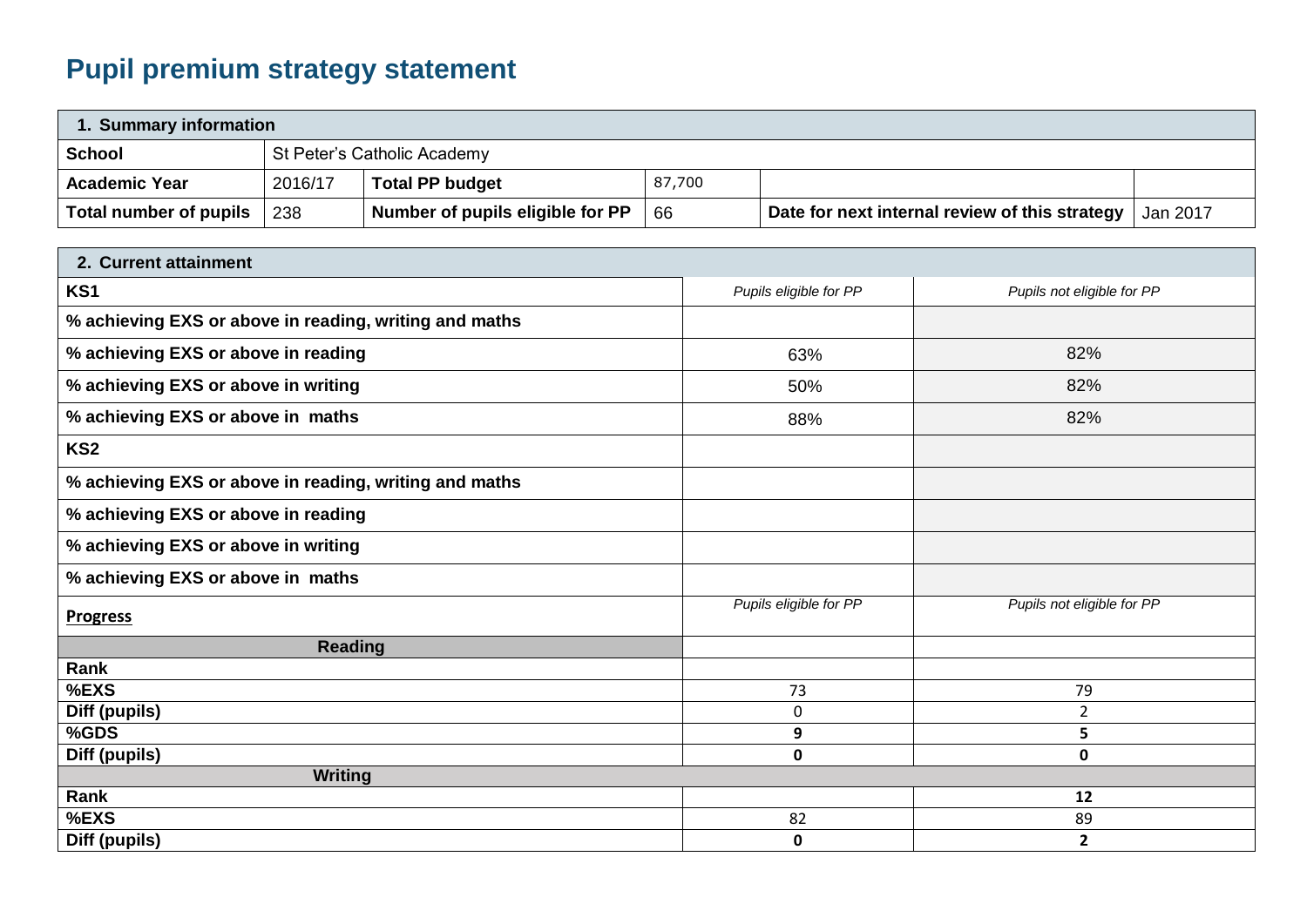| %GDS          | 9    | 21 |
|---------------|------|----|
| Diff (pupils) |      |    |
| <b>Maths</b>  |      |    |
| Rank          |      |    |
| $%$ EXS       | 45   | 63 |
| Diff (pupils) | $-2$ | 0  |
| $%$ GDS       |      | 11 |
| Diff (pupils) | 0    | 0  |
| <b>RWM</b>    |      |    |
| %EXS          | 36   | 58 |
| Diff (pupils) | $-1$ |    |
| %GDS          | q    |    |
| Diff (pupils) | U    | υ  |

|    | 3. Barriers to future attainment (for pupils eligible for PP including high ability)                                      |  |  |  |  |
|----|---------------------------------------------------------------------------------------------------------------------------|--|--|--|--|
|    |                                                                                                                           |  |  |  |  |
|    | In-school barriers (issues to be addressed in school, such as poor oral language skills)                                  |  |  |  |  |
| А. | Significantly low attainment on entry to Nursery. This slows progress in subsequent years.                                |  |  |  |  |
| Β. | PP pupils who achieved expected attainment at the end of Key Stage 1 need to sustain the achievement through Key Stage 2. |  |  |  |  |
| C. | High rates of progress across KS1 in reading and writing                                                                  |  |  |  |  |
|    | <b>External barriers</b> (issues which also require action outside school, such as low attendance rates)                  |  |  |  |  |
| D. | Punctuality rates for pupils eligible for PP. This reduces their school hours and causes them to fall behind.             |  |  |  |  |
| Е. | Low aspirations and expectations of what pupils could achieve                                                             |  |  |  |  |

|    | 4. Outcomes                                                                      |                                                                                                                                                                              |  |  |
|----|----------------------------------------------------------------------------------|------------------------------------------------------------------------------------------------------------------------------------------------------------------------------|--|--|
|    | Desired outcomes and how they will be measured                                   | Success criteria                                                                                                                                                             |  |  |
| А. | Improve oral language skills for pupils eligible for PP in Nursery and Reception | Pupils eligible for PP in Reception and Nursery make rapid progress by<br>the end of the year so that all pupils eligible for PP achieve GLD                                 |  |  |
| В. | Higher rates of progress across KS2 for expected attaining PP pupils             | Pupils eligible for PP identified as expected ability pupils make as much<br>progress as other pupils identified as expected ability. Measured by Y3-6<br>assessment in RWM. |  |  |
| C. | Higher rates of progress across KS1 for PP pupils                                | Pupils eligible for PP identified as expected ability pupils make as much<br>progress as other pupils identified as expected ability. Measured by Y1-2<br>assessment in RWM. |  |  |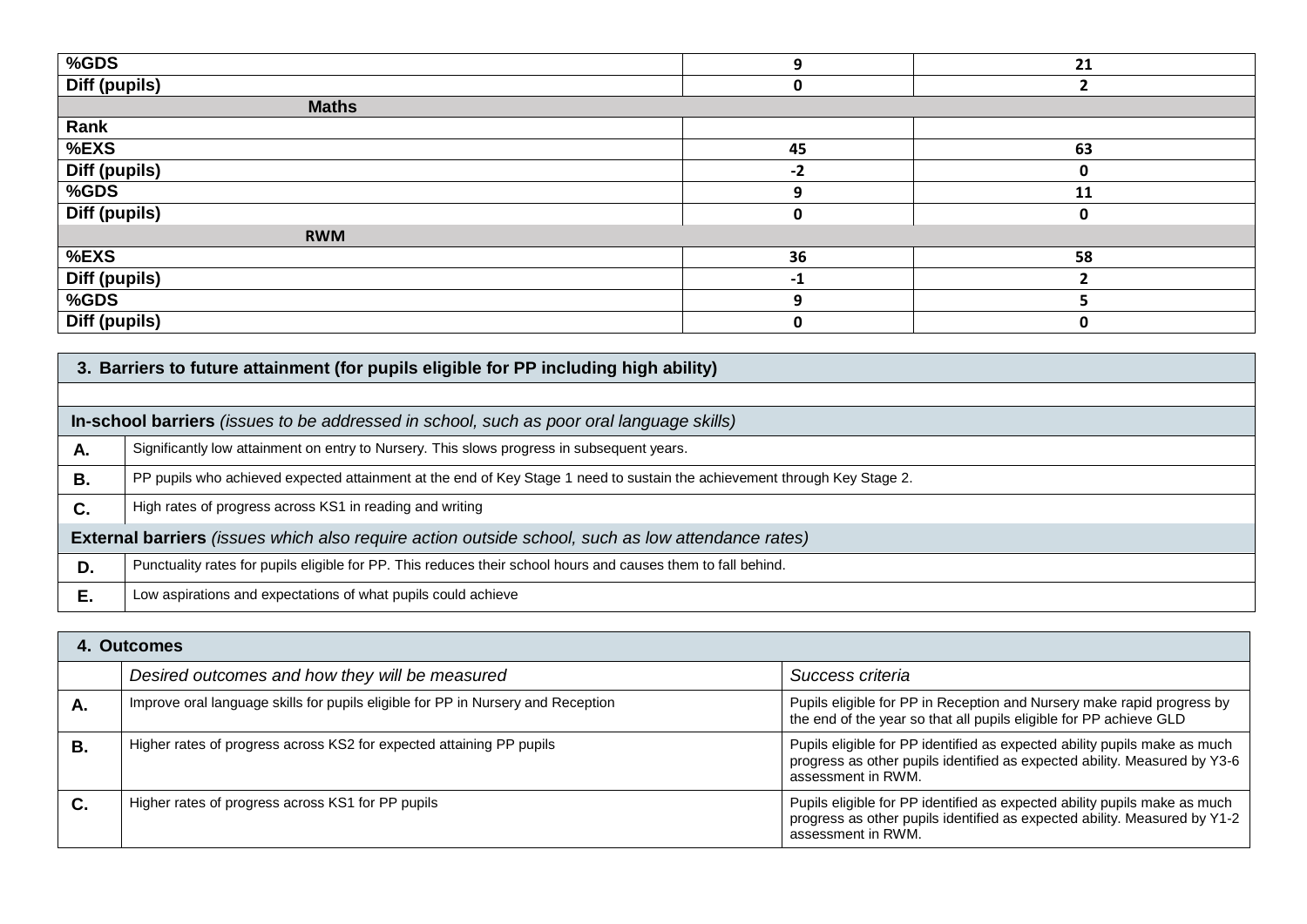| D. | Increased punctuality rates for pupils eligible for PP. | Reduce the number of persistent lates among pupils eligible for PP.                                                                                          |
|----|---------------------------------------------------------|--------------------------------------------------------------------------------------------------------------------------------------------------------------|
|    | Increased PP family engagement with learning.           | Parental feedback.<br>Family learning programmes<br>Attendance at curriculum events/parents evenings/workshops<br>Level of after school activity involvement |

| 5. Planned expenditure                                                                         |                                                                                                                                                          |                                                                                                                                                                                                                                                                                                                                                                                                                                                                                    |                                                                                                                                                                                   |                        |               |  |
|------------------------------------------------------------------------------------------------|----------------------------------------------------------------------------------------------------------------------------------------------------------|------------------------------------------------------------------------------------------------------------------------------------------------------------------------------------------------------------------------------------------------------------------------------------------------------------------------------------------------------------------------------------------------------------------------------------------------------------------------------------|-----------------------------------------------------------------------------------------------------------------------------------------------------------------------------------|------------------------|---------------|--|
| Academic year                                                                                  | 2016/17                                                                                                                                                  |                                                                                                                                                                                                                                                                                                                                                                                                                                                                                    |                                                                                                                                                                                   |                        |               |  |
|                                                                                                |                                                                                                                                                          |                                                                                                                                                                                                                                                                                                                                                                                                                                                                                    |                                                                                                                                                                                   |                        |               |  |
| i. Quality of teaching for all                                                                 |                                                                                                                                                          |                                                                                                                                                                                                                                                                                                                                                                                                                                                                                    |                                                                                                                                                                                   |                        |               |  |
| <b>Desired outcome</b>                                                                         | Chosen action /<br>approach                                                                                                                              | What is the evidence and rationale for<br>this choice?                                                                                                                                                                                                                                                                                                                                                                                                                             | How will you ensure it is<br>implemented well?                                                                                                                                    | <b>Staff lead</b>      | <b>Review</b> |  |
| A Improve oral<br>language skills for<br>pupils eligible for PP<br>in Nursery and<br>Reception | Stories for talking<br>Small group<br>targeted speech<br>and language<br>support Additional<br>adult support.<br>Time to talk groups<br>Pre-school group | Invest PP funding into longer term change<br>which will help all pupils. Evidence in EEF<br>teaching and learning toolkit suggests early<br>years intervention (+5) and oral language<br>intervention $(+5)$ will enable our pupils to<br>make accelerated progress. Guided by the<br>research from NFER cited in Ofsted 2014<br>report on PP progress we firmly believe we<br>have high aspirations for all our pupils<br>where all receive high quality teaching and<br>support. | Continue to use the progression in<br>language scheme in all classrooms                                                                                                           | <b>RH</b>              | Feb 17        |  |
| B Higher rates of<br>progress across KS2<br>for expected attaining<br>PP pupils                | Raising standards<br>of teaching through<br>coaching with a<br>focus on reading<br>and feedback.                                                         | EEF teaching and learning toolkit suggests<br>high quality feedback $(+8)$ is an effective<br>way to improve attainment, and it is<br>suitable as an approach that we can embed<br>across the school.<br>Teachers already use data well to<br>address underperformance quickly. We<br>have a PP champion who ensures PP pupils<br>are tracked and appropriate interventions<br>are put in place. Staff are deployed<br>effectively (NFER research)                                 | Daily before school club for pupils in<br>reading.<br>TA's to take identified PP children for<br>appropriate interventions<br>Embed effective feedback across all year<br>groups. | <b>DL</b>              | July 17       |  |
| C Higher rates of<br>progress across KS1<br>in reading and<br>writing.                         | Raising standards<br>of teaching through<br>coaching with a<br>focus on reading,                                                                         | EEF teaching and learning toolkit suggests<br>high quality feedback $(+8)$ is an effective<br>way to improve attainment, and it is<br>suitable as an approach that we can embed                                                                                                                                                                                                                                                                                                    | Support to staff to improve teaching of<br>reading and writing.<br>New guided reading scheme<br>implemented                                                                       | <b>DL</b><br><b>VB</b> | July 17       |  |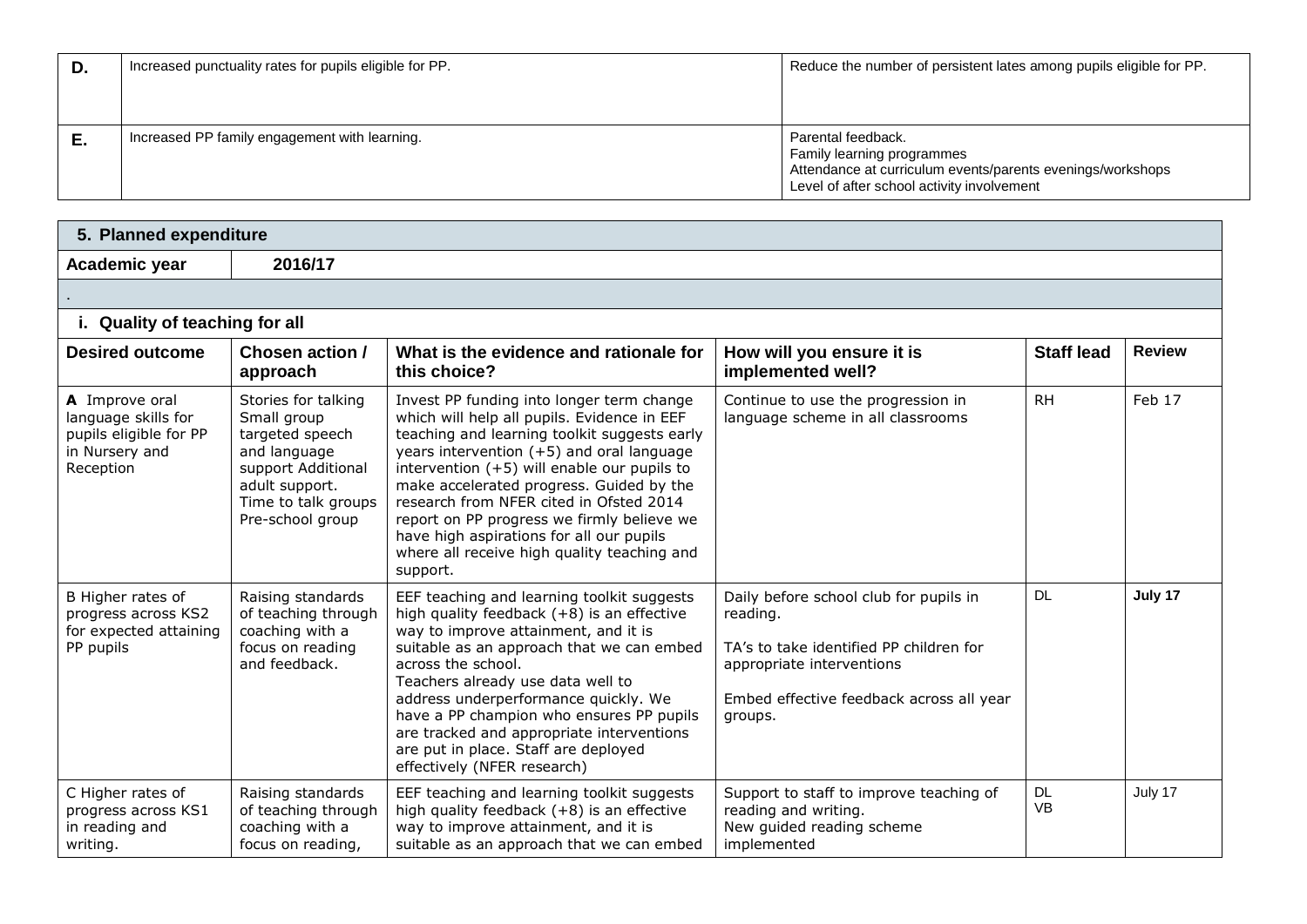| writing and<br>feedback. | across the school.<br>Teachers already use data well to<br>address underperformance quickly. We<br>have a PP champion who ensures PP pupils<br>are tracked and appropriate interventions<br>are put in place. Staff are deployed<br>effectively (NFER research) | Targeted additional adult support in<br>every classroom |                              |  |
|--------------------------|-----------------------------------------------------------------------------------------------------------------------------------------------------------------------------------------------------------------------------------------------------------------|---------------------------------------------------------|------------------------------|--|
|                          |                                                                                                                                                                                                                                                                 |                                                         | Total budgeted cost   65,000 |  |

| ii. Targeted support                                                            |                                                                                                                                   |                                                                                                                                                                                                                                                                      |                                                                                                                                  |                   |               |  |
|---------------------------------------------------------------------------------|-----------------------------------------------------------------------------------------------------------------------------------|----------------------------------------------------------------------------------------------------------------------------------------------------------------------------------------------------------------------------------------------------------------------|----------------------------------------------------------------------------------------------------------------------------------|-------------------|---------------|--|
| <b>Desired outcome</b>                                                          | <b>Action</b>                                                                                                                     | What is the evidence and rationale for<br>this choice?                                                                                                                                                                                                               | How will you ensure it is<br>implemented well?                                                                                   | <b>Staff lead</b> | <b>Review</b> |  |
| B Higher rates of<br>progress across KS2<br>for expected attaining<br>PP pupils | Track expected attaining<br>PP pupils as a unique<br>group<br>Offer additional after<br>school provision in<br>reading and maths. | We want to continually raise aspirations for<br>all our pupils - some small intervention group<br>interventions by highly trained staff fits with<br>the EEF and NFERresearch.<br>Holding all staff to account through not<br>accepting low or variable performance. | Booster classes for Y6<br>Interventions across KS2 for<br>identified groups<br>Effective feedback embedded<br>across year groups | <b>VB</b><br>LF   | July 17       |  |
| C Higher rates of<br>progress across KS1<br>in reading and<br>writing.          | Track expected attaining<br>PP pupils as a unique<br>group<br>Offer additional after<br>school provision in<br>reading and maths. | We want to continually raise aspirations for<br>all our pupils - some small intervention group<br>interventions by highly trained staff fits with<br>the EEF and NFERresearch.<br>Holding all staff to account through not<br>accepting low or variable performance. | Interventions across KS1 for<br>identified groups<br>Effective feedback embedded<br>across year groups                           | <b>DM</b>         | July 17       |  |
| <b>Total budgeted cost</b>                                                      |                                                                                                                                   |                                                                                                                                                                                                                                                                      |                                                                                                                                  |                   | 12,000        |  |
| iii. Other approaches                                                           |                                                                                                                                   |                                                                                                                                                                                                                                                                      |                                                                                                                                  |                   |               |  |
| <b>Desired outcome</b>                                                          | <b>Action</b>                                                                                                                     | What is the evidence and rationale for                                                                                                                                                                                                                               | How will you ensure it is                                                                                                        | <b>Staff lead</b> | <b>Review</b> |  |